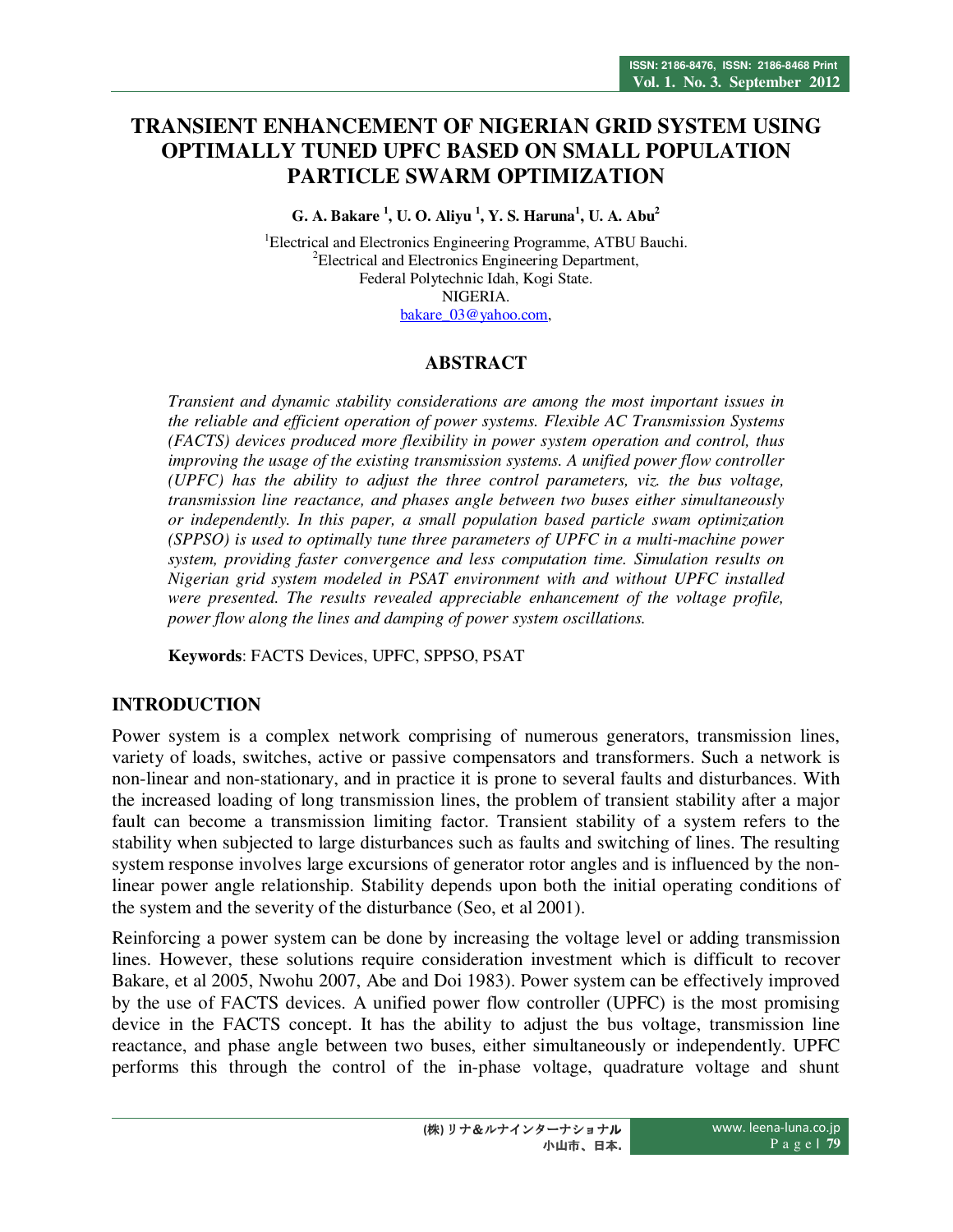compensation, (Dizdarevic et al 1998, Chang and Hsu 2005, Hingorani and Gyugyi 1999, Huang et al 2000).

Particle swarm optimization (PSO) has been recently developed as a promising member in the family of those meta-heuristics which are inspired by natural processes that do take place for ages. The heuristic approach that is implemented here is a modified particle swarm optimization (PSO) algorithm with a small population for the design of optimal tuning of UPFC (Cai and Erlich 2003, Gerbex et al 2001, Kothari and Tambey 2003, LimyingCharoen et al 1998). The small population based PSO (SPPSO) is used to determine the optimal parameters of UPFC in a multi-machine power system. Finally, a multi-machine system with the FACTS device installed is simulated using MATLAB and PSAT software to analyze the performance of UPFC.

# **PROBLEM STATEMENT**

Transmission lines in congested areas are often driven close to or even beyond their limits in order to satisfy the increased demand. Thus, secure operations and reliable supply is endangered by the higher risks for faulted lines. But the construction of additional power lines is often difficult for environmental, economic and political reasons. This is where the technology of FACTS provides a significant opportunity.

In interconnected power systems, it is important to have control over power transfer. In order to have a better use of the transmission capabilities of the transmission lines, different types of FACTS devices were studied. Among them is a unified power follow controller (UPFC), which is a power electronic-based system considered as the most powerful. It can provide full dynamic control of the parameters of a transmission line, bus voltage, line impendence and phase angle (Mihalic et al 1996, Huang et al 2000, Kothari and Tambey 2003).

The main concern of this paper is to apply a heuristic technique, the small population particle swarm optimization SPPSO to optimally tune the parameters of the UPFC that will provide optimal transient enhancement characteristics on the Nigerian Power System.

## **LITERATURE REVIEW**

Flexible AC transmission system (FACTS) is an evolving technology based solution to help electric utilities fully utilize their transmission assets. Its first concept was introduced by Hingorani in 1988, since then different kinds of FACTS devices have been proposed. Among them the UPFC is the most versatile and effective device which was introduced in 1991. The UPFC consists of voltage source convertors, one connected in series and other in shunt and both are connected back to back through a dc capacitor. In order to investigate the impact of UPFC on power systems effective, it is essential to formulate their correct and appropriate model.

According to Seo et al 2001, Mihalic et al 1996 and Huang et al 2000, some of the areas of application of UPFC includes; power system stabilization and control, steady state and transient studies, fixed parameter lead-lag controller, shunt compensation etc.

## **Concept of Particle Swarm Optimization Technique**

An optimization problem is a mathematical model where main objective is to minimize undesirable things, maximize desirable things or assign/distribute optimally (generation, FACTS devices etc.) subject to some constraints. The main advantage of algorithmic methods is optimality which is mathematically rigorous in some algorithms.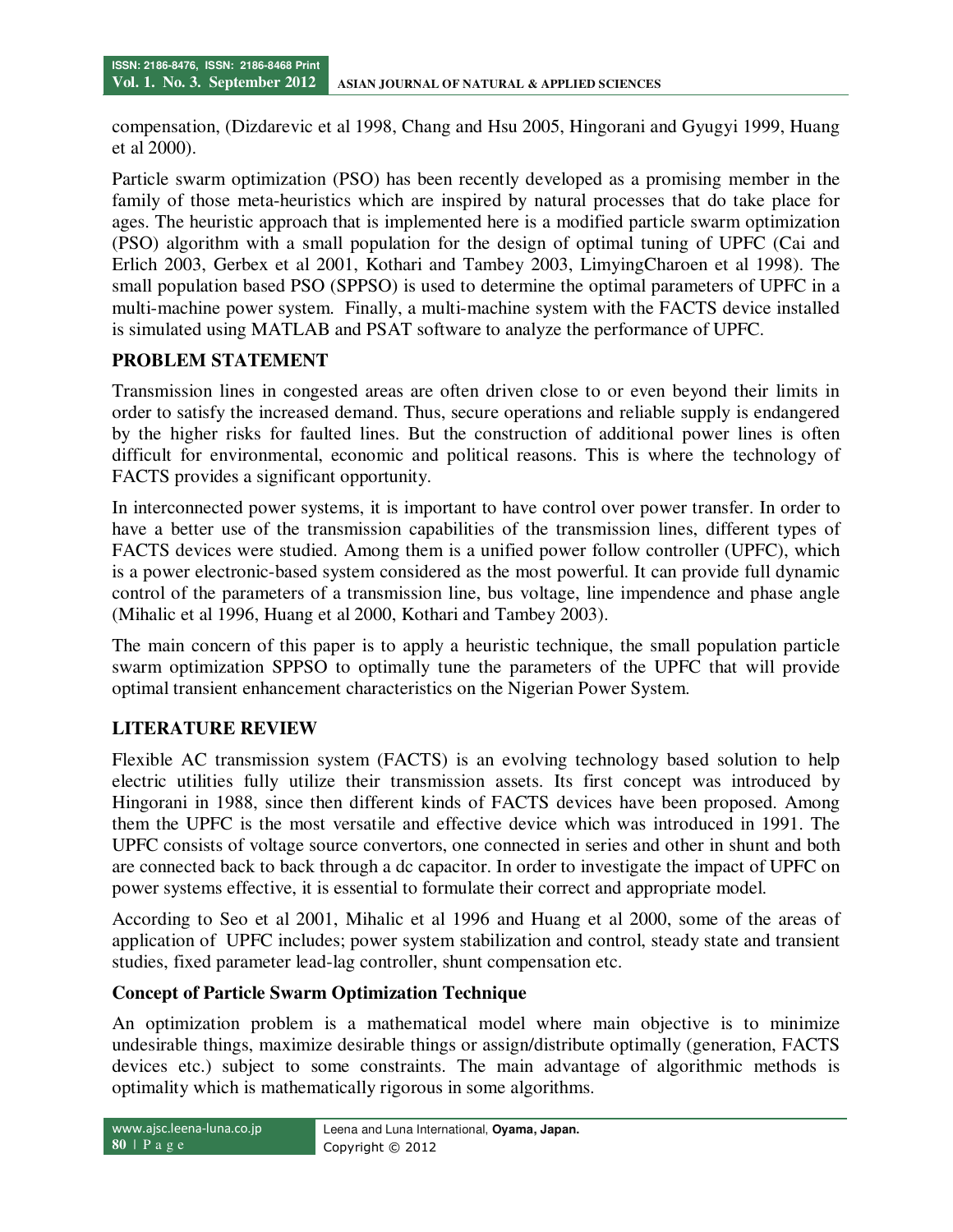Particle swarm optimization (PSO) has been recently developed as promising members in the family of those meta-heuristics which are inspired by natural processes that do take place for ages as described by Yoshida et al in 1999, and Fan and Shi in 2001. In PSO, a population of particles is flown in multidimensional space in quest for a position which can give the optimum solution. The concept of PSO were described fully by Yoshida et al, in 1999, Fah and Sha in 2001 and Abido in 2002.

### **Small population particle swarm optimization**

The difference between small population PSO and the conventional PSO is the concept of particle regeneration that gives the particles ability to keep carrying out the search despite a small population. The particles are regenerated after every N number of iterations, retaining their previous *gbest* and *pbest* fitness values and positions.

The selection of the value N is very crucial in realizing an efficient SPPSO algorithm. If the value of N is low, the new particles may be regenerated too quickly and, in turn, disturb the search process. Randomizing the positions and velocities of the particles every N-iteration aids the particles in avoiding local minima and finding the global minimum. The regeneration concept drastically reduces the number of evaluations required to find the best solution, and each evaluation is less computationally intensive compared to the classical PSO algorithm. This informs the choice of SPPSO for this study.

## **Unified Power Flow Controller (UPFC)**

The UPFC consists of two ac/dc voltage supports for the converter operation and functions as energy storage. The ac side of the booster inserts a synchronous ac voltage of controllable magnitude and phase angle in series with the transmission line through a series booster transformer. The ac side of the exciter is connected in parallel to the transmission line through a transformer where a current of controllable magnitude and power factor angle is injected to or absorbed from the power system.

The UPFC has several operating modes. Two control modes are possible for the shunt control (Menniti et al 2001):

- VAR control mode: the reference input is an inductive or capacitive Var request.
- Automatic voltage control mode: the goal is to maintain the transmission line voltage at the connection point to a reference value.

By the control of series voltage, UPFC can be operated also in four different ways:

- Direct voltage injection mode: the reference inputs are directly the magnitude and phase angle of the series voltage.
- Phase angle shifter emulation mode: the reference input is phase displacement between the sending and the receiving end voltage.
- Line impendence emulation mode: the reference input is an impendence value to insert in series with the line impendence.
- Automatic power flow control mode: the reference inputs are values of P and Q to maintain on the transmission line despite system changes.

Generally, for damping of power system oscillations, UPFC will be operated in the direct voltage injection mode.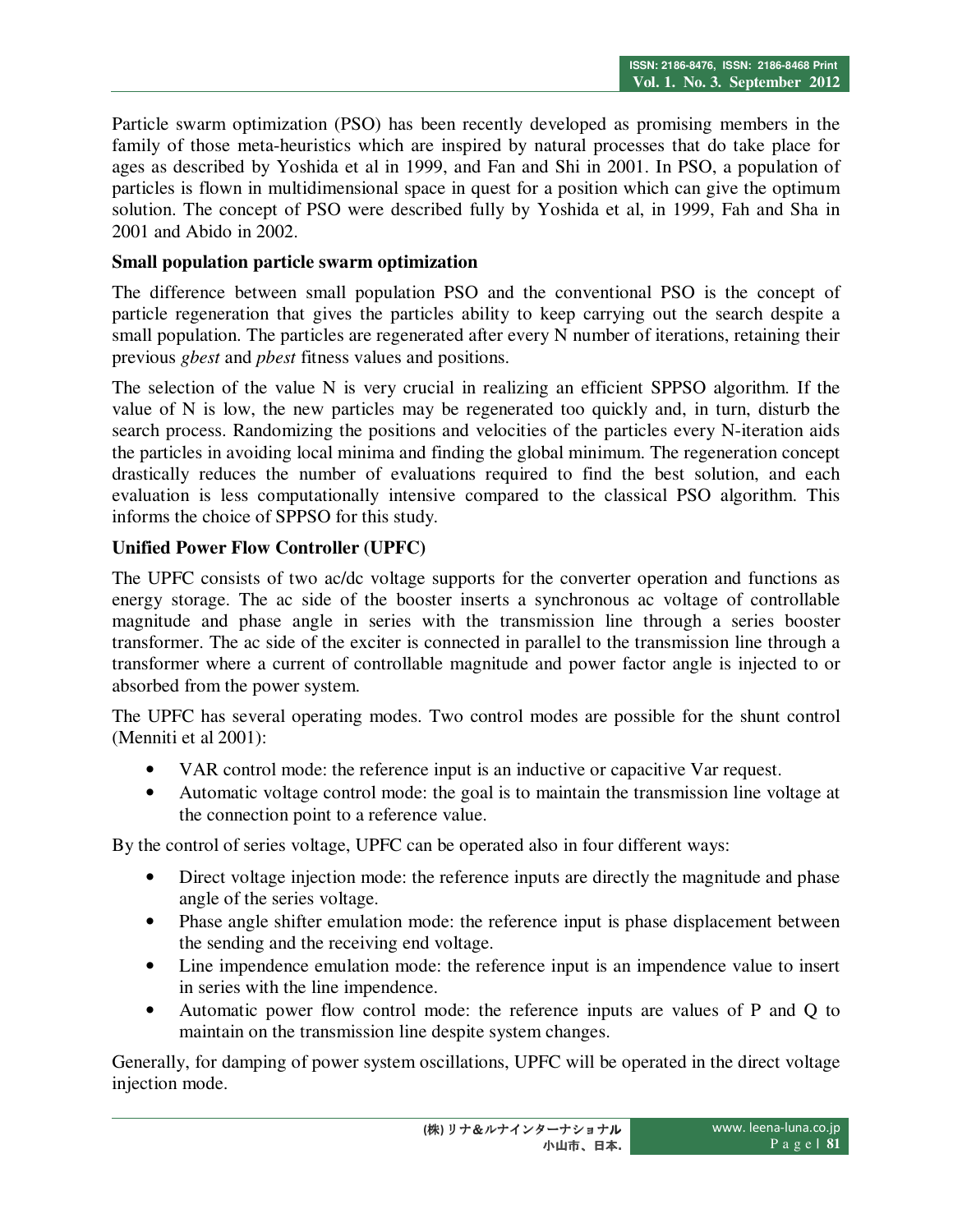### **PROBLEM FORMULATION**

The mathematical model for the optimal tuning of the UPFC parameter is:

$$
Min \quad J = \int_{0}^{t} (\alpha \cdot \Delta f^{2} + \beta \cdot \Delta V^{2}) dt
$$
 (1)

Subject to the following constraints

- Percentage series compensation constraints:  $C_{p_i}^{min} \leq C_{p_i} \leq C_{pi}^{max}$
- Regulator gain constraints:  $K_i^{\min} \le K_R \le K_i^{\max}$
- Regulator time constant:  $T_i^{\min} \le T_R \le T_i^{\max}$

Where

J : the performance index of the integral of the square of errors (ISE)

α and β : weight factors, the values of which determine the relative importance attached to the various errors. The appropriate values will be determined for this problem.

:frequency deviation *f* ∆

∆V : voltage deviation

### **Modeling of UPFC and System Losses**

In order to investigate the impacts of FACTS devices on power systems effectively, appropriate models of FACTS devices are very important. In this section, the FACTS device of interest is the Unified Power Flow Controller (UPFC). Good mathematical modeling of UPFC will be adequately handled in the load flow computation problems without affecting the existing impedance matrix. However, in this paper, UPFC current injection model is proposed (Nabavi-Niaka and Iravani 1996, Menniti and Pannarelli 2001, Chang and Shu 2005).

Generally, the relationship between power flow  $P_{ii}$ , the voltage magnitude  $V_i$ ,  $V_i$  and phase angle between the sending and receiving end voltages  $\delta_i$  and  $\delta_j$  is given by equation (2).

$$
P_{ij} = \frac{V_i V_j}{x_{ij}} \cdot \sin(\delta_i - \delta_j) \tag{2}
$$

FACTS device can be applied to control the power flow and hence, the system losses by adjusting the variables contained in eqn. (2). Since FACTS device can regulate these variables in a very fast and effective way, then they are considered suitable for power system dynamic controls.

The UPFC voltage source is assumed to be connected between buses i and j in a transmission line of a power system. The series voltage source converter can be modeled as an ideal series voltage  $V_s$  in series with a reactance  $X_s$  whilst the shunt converter can be modeled as an ideal shunt current source I<sub>shun</sub>. Thus, we have the UPFC model as shown in fig. 1.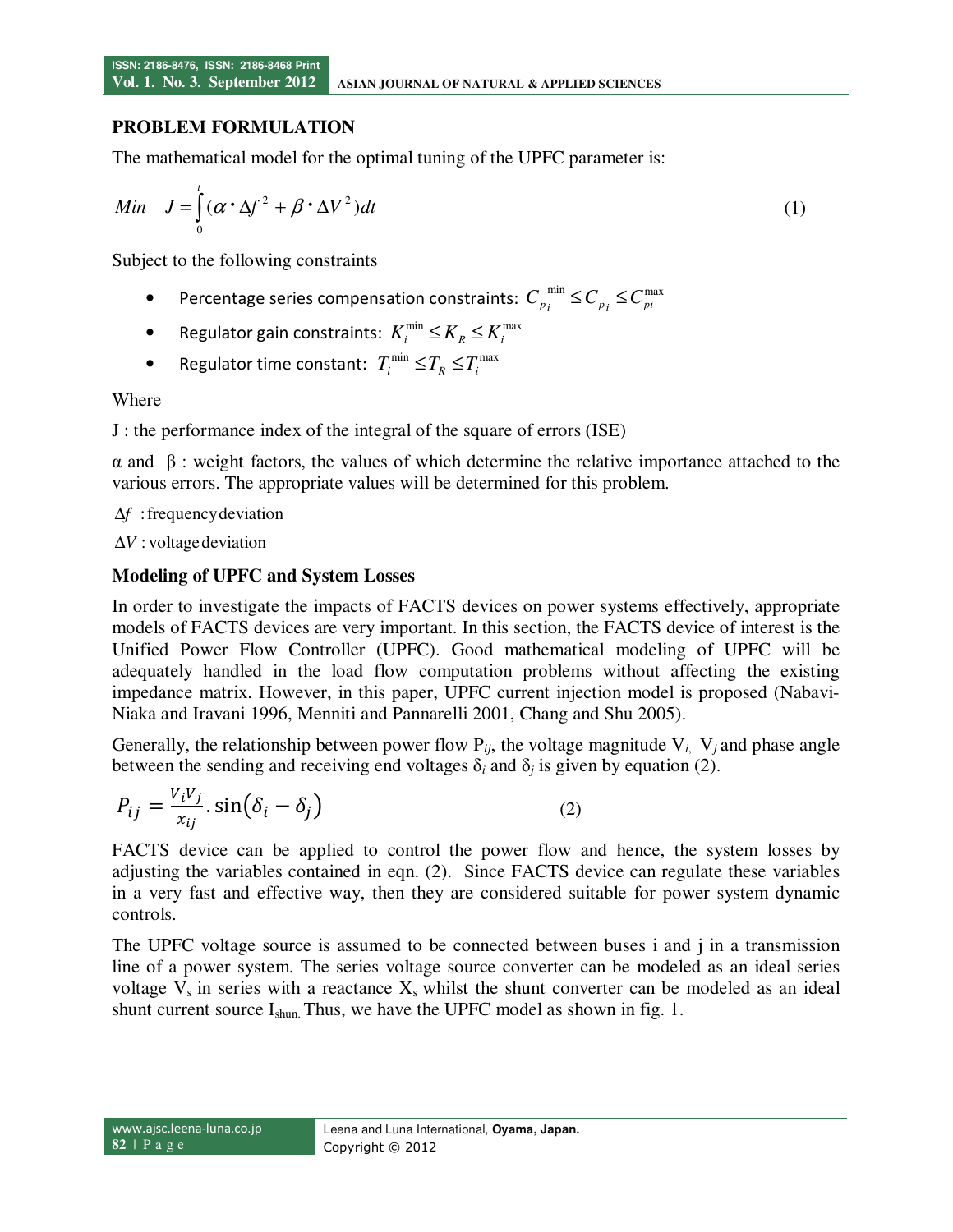

**Figure 1: UPFC Circuit** 



**Fig 2: Replacement of a Voltage Source by a Current Source** 



**Fig. 3: Injection Current Model of UPFC** 

From Figure 1,  $I_{shunt} = I_d + I_q$ (3)

Where,

 $I_d$  is the direct current in line and  $I_q$  is the quadrature current with

$$
V_i, V_s = rV_i e^{j(\theta + \gamma)}
$$
\n<sup>(4)</sup>

 $0 < r < r_{\text{max}}$  and  $0 < \theta < 2$ ,  $r_{\text{max}} = 0.1 V_{\text{m}}$ 

V<sub>m</sub> is the rated voltage of the transmission line where the UPFC is installed;  $-180^{\circ} < \gamma < 180^{\circ}$ .

**(**株**)** リナ&ルナインターナショナル 小山市、日本**.** www. leena-luna.co.jp P a g e **| 83**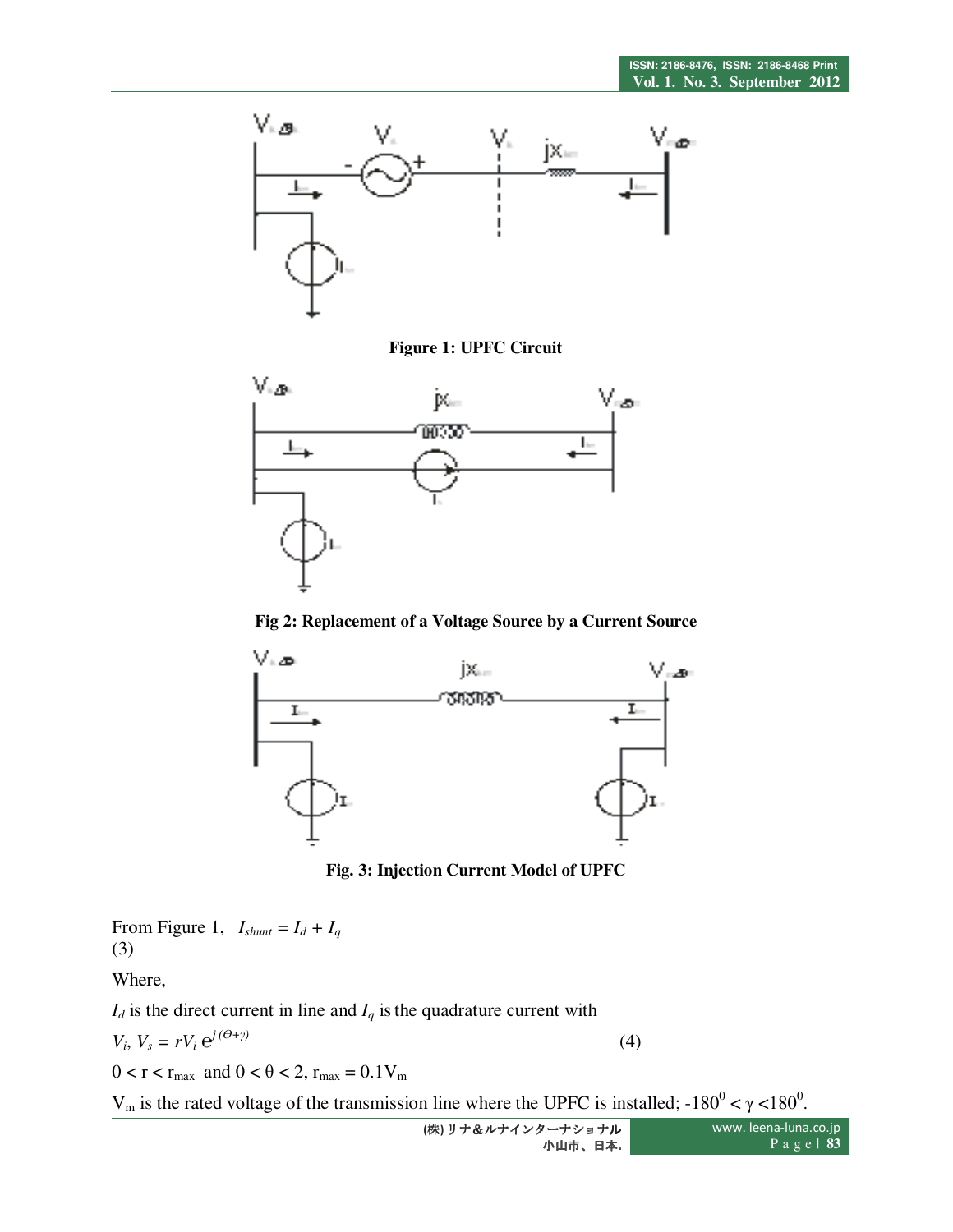The current injection model of the UPFC is obtained by replacing the voltage source  $V<sub>s</sub>$  by the equivalent Norton current source  $I_s$  as shown in figure 2. The shunt connected current source is used mainly to provide the active power which is injected to the network via the series connected voltage source. From figure 2, we have,

$$
I_s = -jb_s V_s = -jb_s r V_i e^{j(\theta + \gamma)}
$$
\n<sup>(5)</sup>

Where,

$$
b_{s}=\frac{1}{x_{s}}
$$

.

After some modification of figure 2, we have the current injection model of UPFC as shown in figure 3.

If the excitation converter of the UPFC shunt is designated by conv1 and the boosting converter of the UPFC series part designated by conv2, assuming the losses are neglected,

$$
P_{CONVI} = P_{CONV2}
$$
  
(6)

The apparent power supplied by the series voltage source is obtained thus,

$$
S_{\text{conv}_2} = V_s \boldsymbol{i}_1 = r e^{j\theta} V_i \left[ \frac{V_i + r e^{j\theta} V_i - V_j}{jX_s} \right]
$$
 (7)

From equation 6 we have,

$$
P_{CONV2} = rb_s V_i V_j \sin (\theta_i \cdot \theta_j + \gamma) - rb_s V_i^2 \sin \gamma
$$
  
\n
$$
Q_{CONV2} = rb_s V_i V_j \sin (\theta_i \cdot \theta_j + \gamma) - rb_s V_i^2 \cos \gamma + r^2 b_s V_i^2
$$
\n(9)

The active power supplied by the shunt current source is calculated from

$$
P_{CONVI} = Re [V_i(-I_{Shunt})^{\dagger}] = - V_i I_d
$$
\n(10)

Combining equations (6, 8 and 10) we obtain,

$$
I_d = -rb_sV_j\sin(\theta_i \cdot \theta_j + \gamma) + rb_{s+}V_i\sin\gamma \tag{11}
$$

Then the shunt current is computed from

$$
I_{shunt} = (I_d + jI_q)V_i e^{j\theta i} = \frac{(-r b_s V_j \sin(\theta_i - \theta_j + \gamma) + r b_s V_i \sin \gamma + j I_q e^{j\theta i}}{12}
$$

Lastly, the injected current model of UPFC is deduced, thus

$$
I_{SI} = I_{shunt} - I_s = -rb_sV_j\sin(\theta_i - \theta_j + \gamma + rb_sV_i\sin\gamma + jI_q)\ e^{j\theta i} + jrb_sV_i e^{j(\theta + \gamma)}
$$
  
(13)  

$$
\overline{I_{sj}} = I_s = -jrb_sV_i \overline{e^{j(\theta + \gamma)}}
$$

## **Realization of Small Population Based Optimal Tuning of UPFC**

The computational steps involved in the realization of the SPPSO based optimal tuning of UPFC are:

**Step 1** 

www.ajsc.leena-luna.co.jp **84** | P a g e Leena and Luna International, **Oyama, Japan.**  Copyright © 2012

**ISSN: 2186-8476, ISSN: 2186-8468 Print**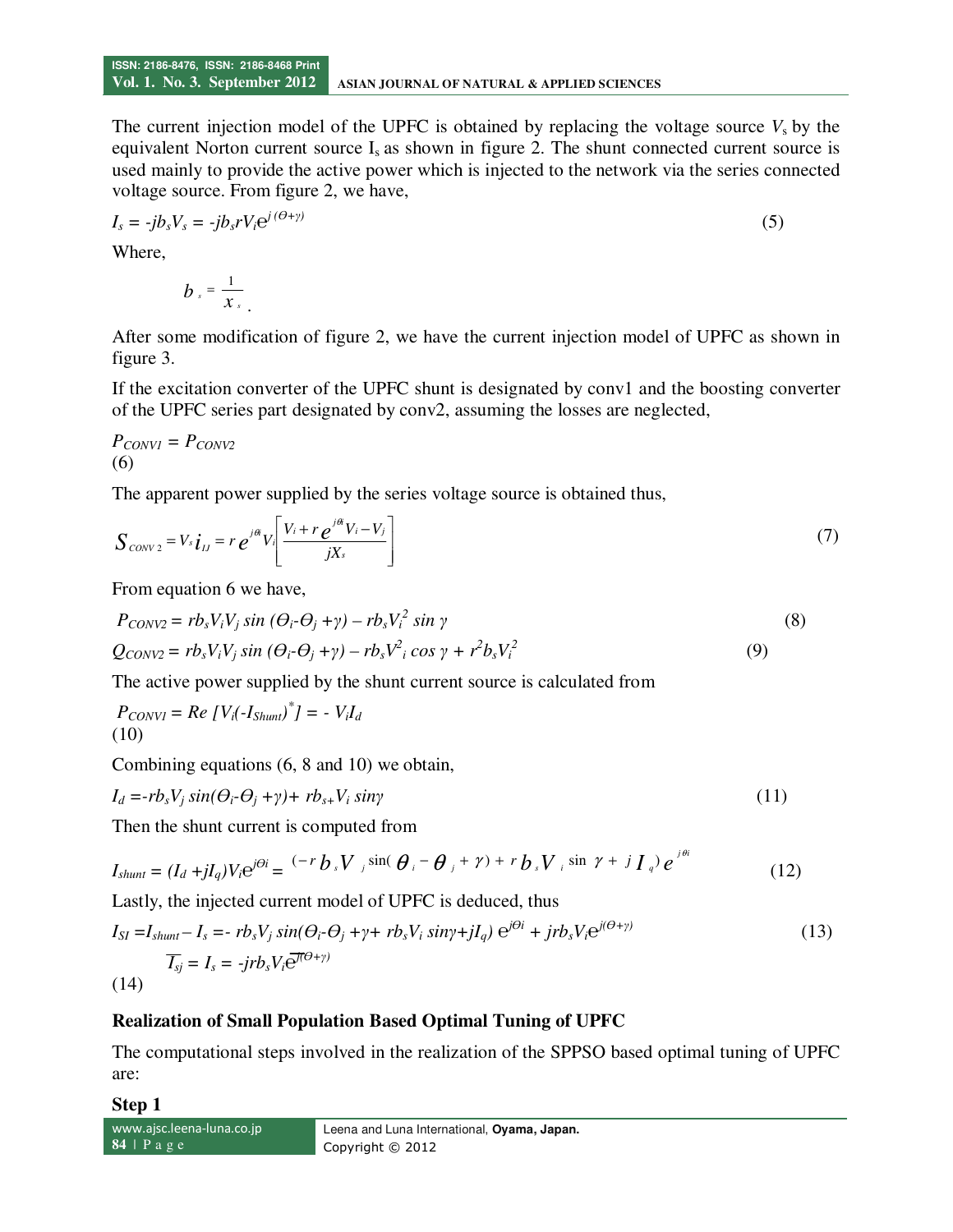Read the relevant PSO parameters such as population size, number of iteration for restart N, maximum number of generation etc. Also relevant power system data required for computational process are actualized from the data files by initializing Power System Analysis Toolbox (PSAT) software. Also the limits on three parameters of the UPFC such as percentage of series compensation, the regulator gain, and the regulator time constant are also set forth.

## **Step 2**

Initial swarm of particles with random positions and velocities are randomly generated. Each candidate solution should be within the feasible region of the UPFC parameters of percentage of series compensation, the regulator gain, and the regulator time constant.

## **Step 3**

For each individual comprises the population run the load flow and dynamic simulation to obtain mean square of error of voltage and frequency using PSAT. Compute the fitness value of the initial particles in the swarm using the objective function equations (1). Set the initial *pbest* to current position of each particle and the initial best evaluated value among the swarm is set to *gbest*.

## **Step 4**

Increase the generation number and check if the iteration number is equal to N. Then perform restart operation and go to step 6 otherwise go to step5.

## **Step 5**

Update the velocities and positions of the particles.

## **Step 6**

Compute the fitness value of the new particles in the swarm using the objective function equation (1). Update the *pbest* with the new positions, if the particle present fitness is better than the previous ones. Also update the *gbest* with the best particle in the swarm.

# **Step 7**

Repeat steps 3 to 5 until the preset convergence criterion: maximum number of generations is achieved. The SPPSO optimal parameter setting is shown in Table 1.

| <b>Parameters</b>                                         | <b>Setting</b>              |
|-----------------------------------------------------------|-----------------------------|
| Maximum generation, iter <sup>max</sup>                   | 30                          |
| Particle size, np                                         | 5                           |
| Objective function weighting factors $\alpha$ and $\beta$ | 1                           |
| Cognition constant, $c_1$                                 | 2                           |
| Social constant, $c_2$                                    | $\mathcal{D}_{\mathcal{L}}$ |
| Maxmum inertia weight, w <sup>max</sup>                   | 0.9                         |
| Minimum inertia weight, w <sup>min</sup>                  | 0.2                         |
| Maximum velocity resolution                               | 6                           |

### **Table 1: Optimal SPPSO based UPFC tuning parameter settings**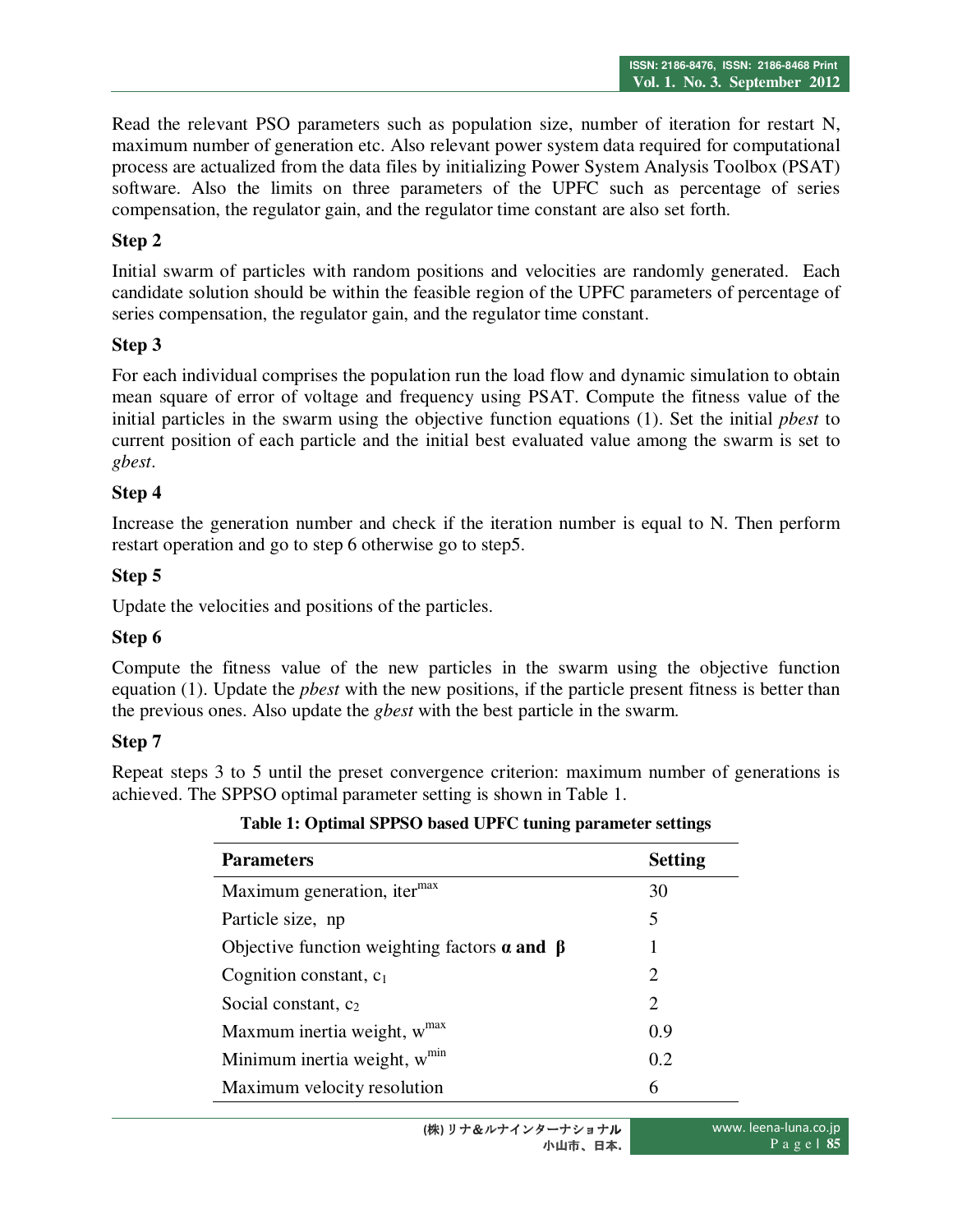### **SIMULATION RESULTS AND DISCUSSIONS**

The tuning of SPPSO based UPFC was implemented using MATLAB coupled with PSAT for Nigerian 330kV grid system. The feasibility and effectiveness of the proposed approach in enhancing the transient performance of Nigerian grid system were demonstrated.

To test the effectiveness of the proposed tools, a scenario was created by applying a three phase fault at Shiroro (HT) bus 30 for 0.2 seconds. The optimal location of the UPFC has already been determined by Nwohu (2008) between Ikeja West and Egbin bus. SPPSO was used to generate optimal parameter for the UPFC and the following results were obtained.

Percentage of series compensation  $C_P = 23.9\%$ .

The regulator gain  $K_R = 85.0$ .

The regulator time constant,  $T_R=0.05$ Secs.

The voltage and dynamic responses at some selected generator buses are compared with the UPFC optimally tuned and without UPFC installed. It can be seen that the installation of UPFC enhanced the voltage profile in area 1(West) and area 2 (East) as compared with area 3 (North) since the UPFC is electrically located far from the North.

It can also be seen that the installation of UPFC dampened the frequency of oscillation within few seconds as compared with when UPFC is not installed and the oscillation of power flow along the neighboring lines is also enhanced by the installation of UPFC.



**Figure 4: Real Power Flow along Jebba-Oshogbo Line** 





www.ajsc.leena-luna.co.jp **86** | P a g e Leena and Luna International, **Oyama, Japan.**  Copyright © 2012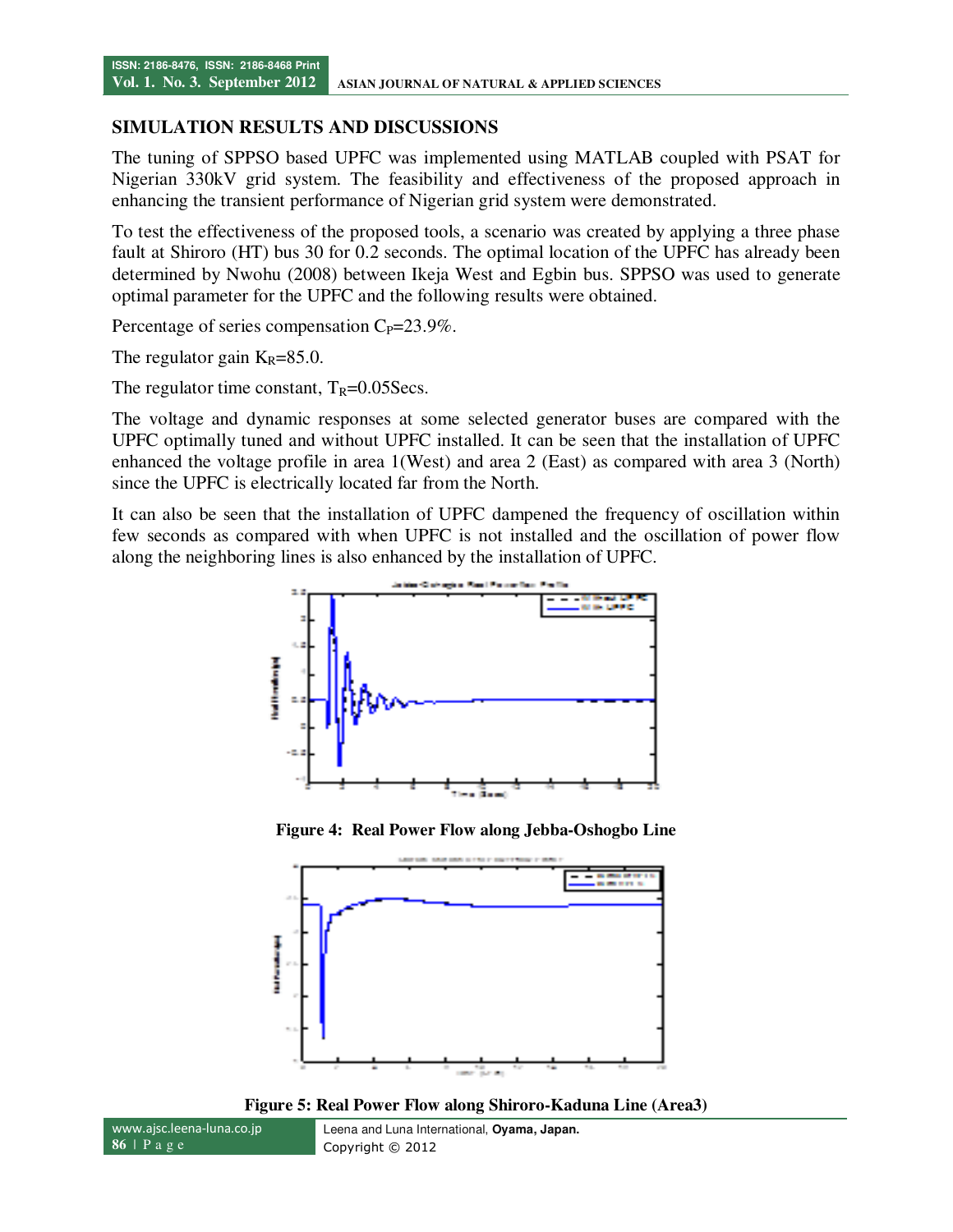

**Figure 6: Real Power Flow along Benin-Onitsha Line (Area2)** 

### **Analysis of the Performance of UPFC Installed**

The installation of UPFC in the South West area between Egbin (HT) and Ikeja West caused visible transient enhancement in this area, however, the effect of UPFC also manifest in other areas like the North East between Shiroro and Kaduna, where it also brought about transient enhancement, although not as conspicuous as in the South west.

### **Frequency Responses at Kanji Hydro-station**

Transient responses and transient stability considerations are essentially discussing the frequency swings. This is glaring from the results obtained in figure 7. The transient characteristic without UPFC was more severe in terms of amplitude swings, frequency oscillation and setting time, this is shown by the dotted lines. However, when UPFC was installed, the transient characteristic was better in terms of amplitude swing, frequency of oscillation and settling time.



**Figure 7: Frequency Response at Kainji Hydro Station (Area 3)** 



**Figure 8: Voltage Profile Enhancement at Shiroro Hydro Station (Area 3)** 

**(**株**)** リナ&ルナインターナショナル 小山市、日本**.** www. leena-luna.co.jp P a g e **| 87**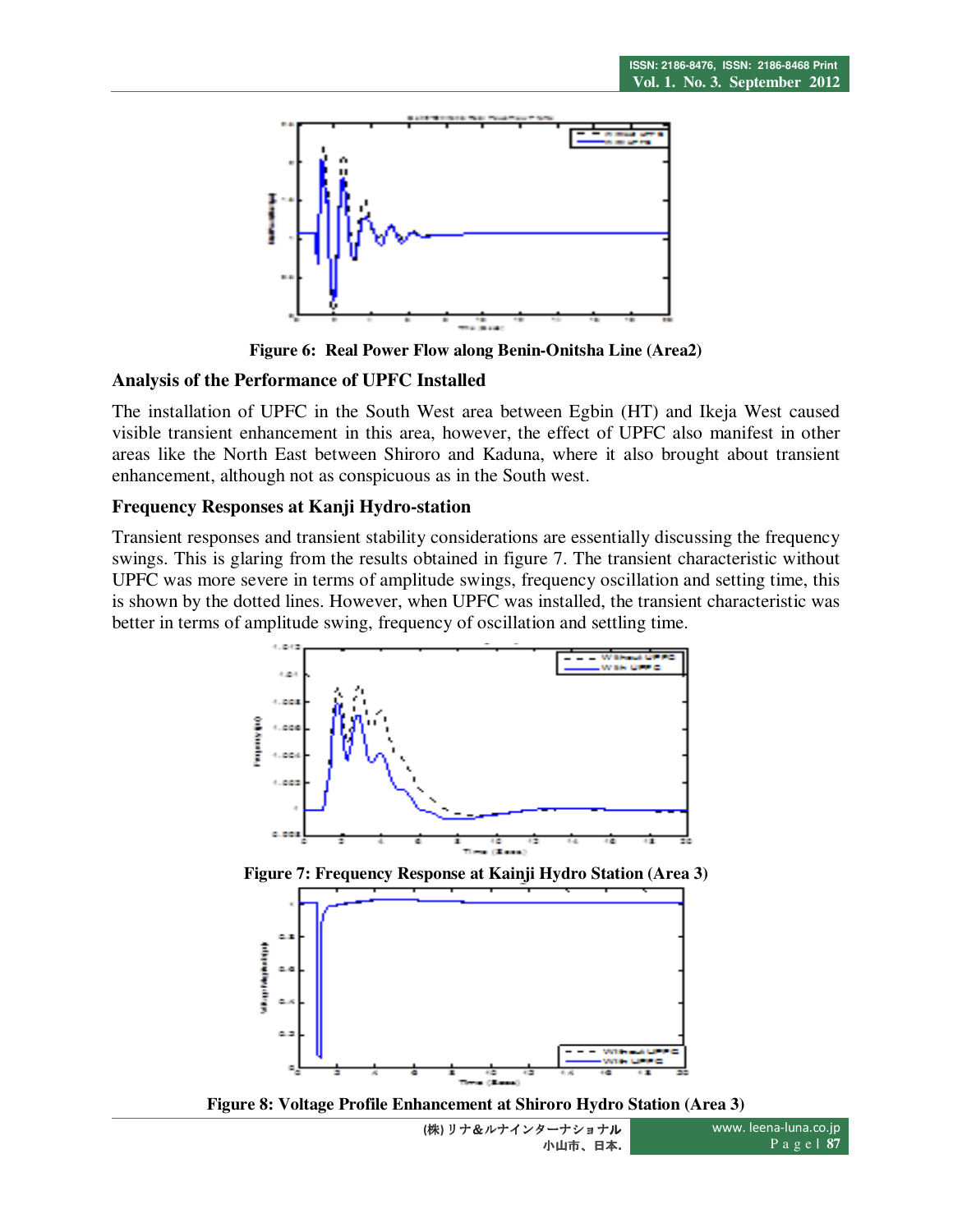It can be deduced from the simulation result obtained for voltage profile with and without UPFC, and with SPPSO tuned in figure 9,10 and 11, that the voltage profile improved at Buses 7, 11, 14, 16, 20, 31, 32, 37, 38, 39 respectively.

### **Voltage Profile at Ikeja – West Bus**

The results in figure 10, showed appreciable enhancement in the transient characteristics, this brought about voltage improvement at the Ikeja-west bus i.e. in area 1, where the UPFC was installed. The effect of the UPFC was also observed at the Shiroro HT, area 3, although marginal. Even at this, there is noticeable transient enhancement.

### **Real Power Flow along Benin-Onitsha Transmission Line**

The plot of the real power flow (p.u) and time (sec) of figure 9 shows that there is an appreciable transient enhancement along the Benin-Onitsha transmission line when UPFC was installed. The effect is however more appreciable along the Benin-Onitsha transmission line than on the Shiroro-Kaduna real power flow profile which is quite far off from the installation area of the UPFC.

### **Bus Voltage Profile with UPFC SPPSO Tuned**

The result in figure 11 was obtained when the heuristic technique was implemented. The small population particle swarm optimization is an upgrade of the classical PSO. It handles a smaller population, faster convergence and lesser number of iterations. The optimal parameters of the UPFC namely; the percentage series compensation, the regulator gain and the regulator time constant are enabled by this technique. Appreciable voltage profile was observed at Buses: 7, 11, 14, 16, 20, 31, 32, 37, 38 and 39 respectively.



**Figure 9: Voltage Profile Enhancement at Benin TS (Area 2)** 



**Figure 10: Voltage Profile Enhancement at Ikeja-West TS (Area 1)** 

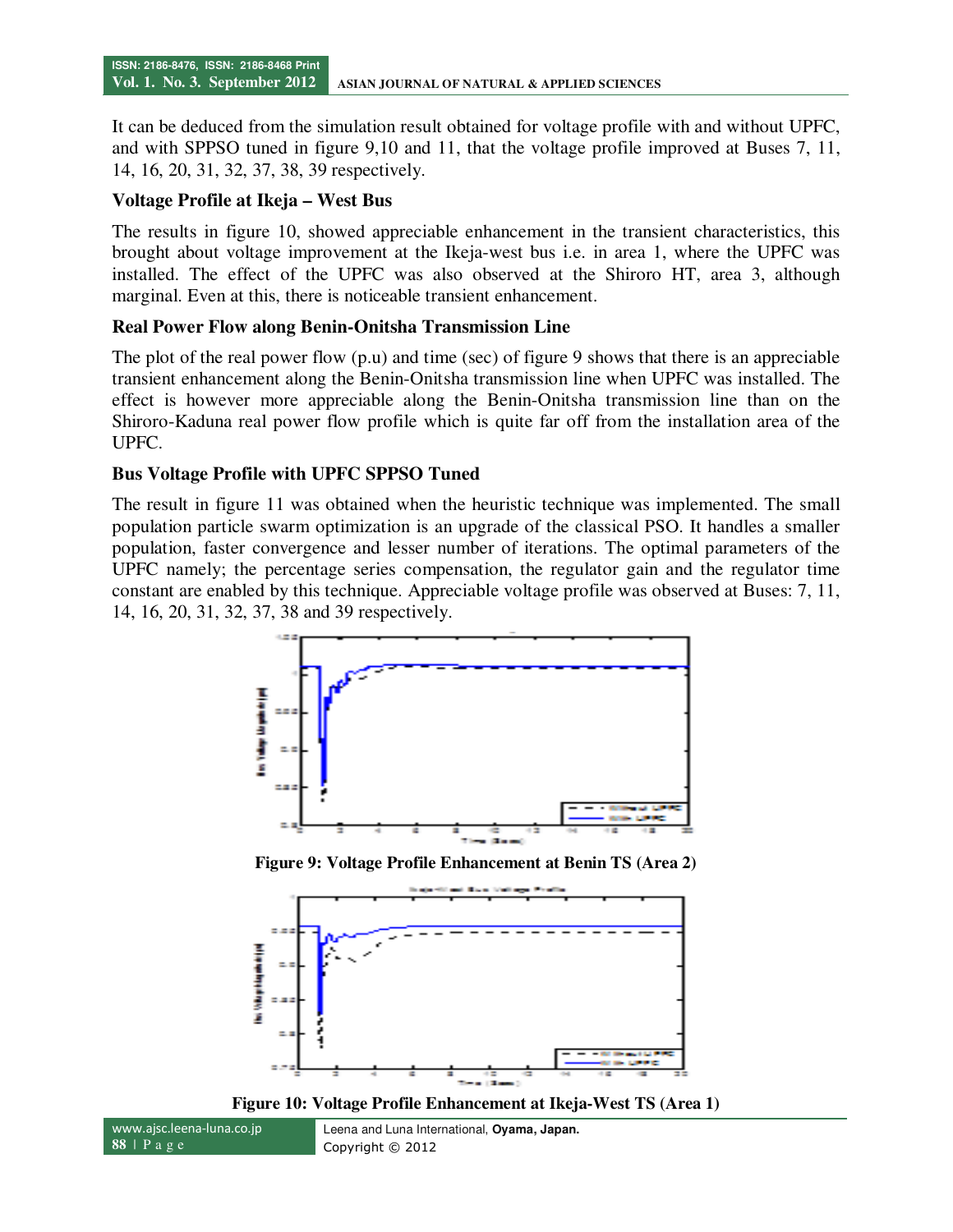

**Figure 11: Transient Bus Voltage Profile Enhancement** 

In summary, essentially two feats have been achieved, first, UPFC has brought about transient enhancement, and second the SPPSO also enabled the optimally tuned parameters of the UPFC.

# **CONCLUSION**

The Nigerian power system without optimally tuned UPFC exhibits minimum damping and maximum overshoot with many oscillatory modes. The overshoot and the settling time are minimized with the SPPSO optimized UPFC. Here it's clear that even for disturbances not as severe as three-phase short circuits, the SPPSO out performs the PSO. The SPPSO algorithm gave robust damping performance for various operating conditions and disturbances. The SPPSO with the regenerative concept is seen to have faster convergence with less number of fitness evaluations. The SPPSO is found to be superior to the classical PSO in term of computational complexity, convergence speed and damping performances.

# **REFERENCES**

Abe, S. and Doi, A. (1983). A New Power System Stabilizer Synthesis in Multi-Machine Power Systems. *IEEE Trans. Power App*. Syst., 19 (2): 563-567.

Abido, M. A. (2002). Optimal Design of Power System Stabilizes using Particle Swarm Optimization. *IEEE Trans*. *On Energy Conversion.* 17 (6): 406-413.

Bakare, G. A., Aliyu, U. O., and Venayagamoorthy (2005). Reactive Power and Voltage Control of Nigerian Grid by using Micro-Genetic Algorithm. *IEEE Power Engr*. Soc. Gen. Meeting, 1700-1706.

Cai, L. J. and Erlich, I. (2003). Optimal Choice and Allocation of FACTS Devices Using Genetic Algorithms. *ISAP*, Intelligent Systems Application to power Systems. 50 (6): 4-10.

 Chang, C. T. and Hsu, Y. Y., (2005). Design of UPFC Controllers and Supplementary Damping Controller for Power Transmission Control and Stability Enhancement of a Longitudinal Power System. In: IEEE Proc. Generation, Transmission and Distribution. 463-478.

Dizdarevic, N. Tesnjak, S. and Anderson, G. (1998). Utilizing Parametric Sensitivity of Unified Power Flow Controller during Voltage Emergency Situations. In: Proceedings of the 33<sup>rd</sup> University power Engineering Conference, Manchester, UK. 310-318.